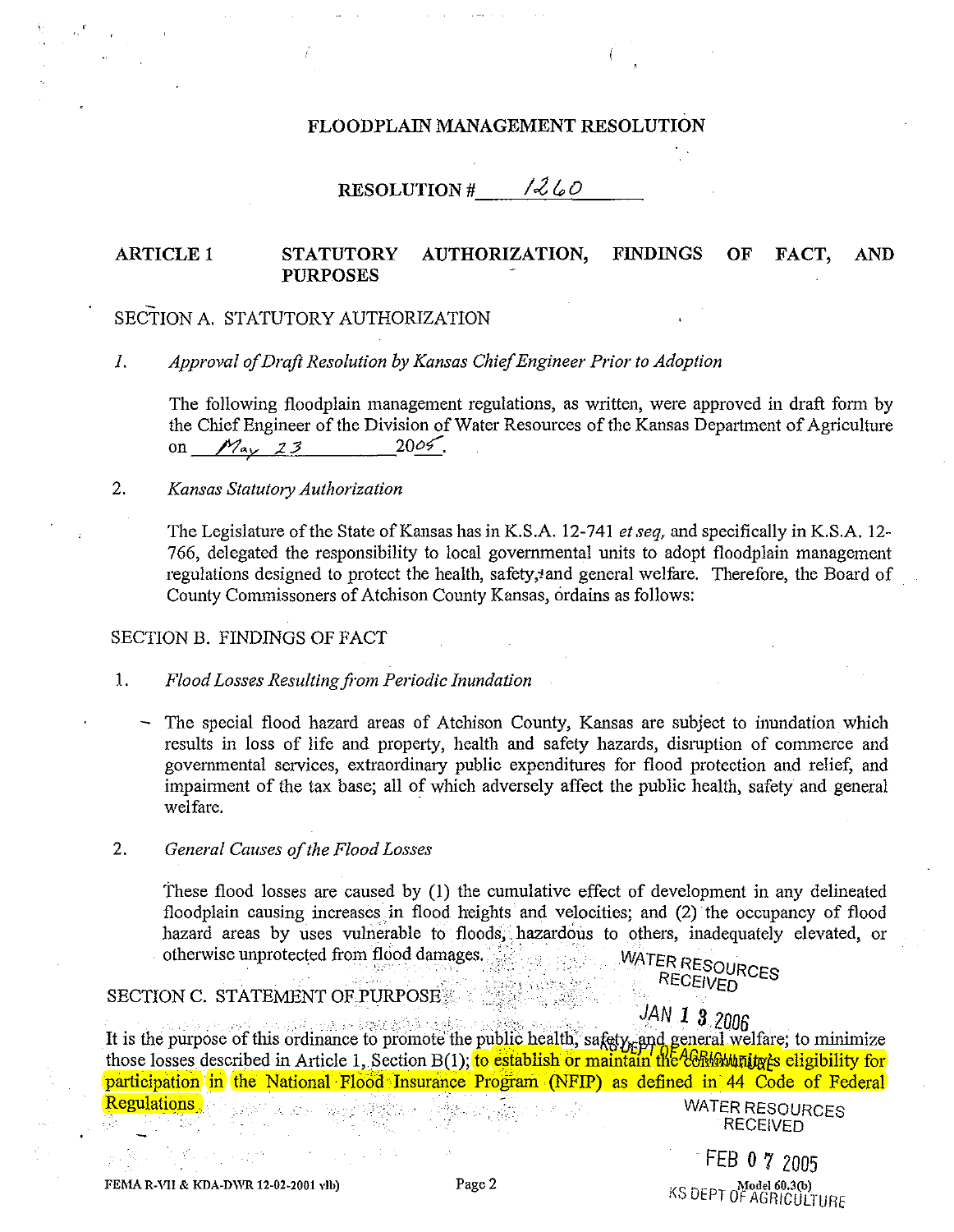(CFR) 59.22(a)(3); and to meet the requirements of 44 CFR 60.3(b) and K.A.R. 5-44-4 by applying the provisions of this ordinance to:

1. Restrict or prohibit uses that are dangerous to health, safety, or property in times of flooding or cause undue increases in flood heights or velocities;

- 2. Require uses vulnerable to floods, including public facilities that serve such uses, be provided with flood protection at the time of initial construction; and
- 3. Protect individuals from buying lands that are unsuited for the intended development purposes due to the flood hazard.

### **ARTICLE 2 GENERAL PROVISIONS**

#### SECTION A. LANDS TO WHICH ORDINANCE APPLIES

This resolution shall apply to all lands within the jurisdiction of Atchison County, Kansas identified as unnumbered A zones on the Index Map dated *n/a<sub>y</sub>* 3/, 1927 of the Flood Insurance Rate Map<br>(EIDAA) or the Index Man dated by the Card of the Flood Heread Boundary Man (EUDAA) (FIRM) or the Index Map dated  $\mu_{4}$ , 31,  $(977)$  of the Flood Hazard Boundary Map (FHBM) as amended, and any future revisions thereto. In all areas covered by this resolution, no development shall<sup>t</sup> be permitted, except through the issuance of a floodplain development permit, granted by the Board of County Commissioners of Atchison County, Kansas its duly designated representative under such safeguards and restrictions as the Board of County Commissioners of Atchison, County or the designated representative may reasonably impose for the promotion and maintenance of the general welfare, health of the inhabitants of the community, and as specifically noted in Article 4.

#### SECTION B. COMPLIANCE

No development located within the special flood hazard areas of this community shall be located, extended, converted, or structurally altered without full compliance with the terms of this resolution and other applicable regulations.

#### SECTION C. ABROGATION AND GREATER RESTRICTIONS

It is not intended by this resolution to repeal, abrogate, or impair any existing easements, covenants, or deed restrictions. However, where this resolution imposes greater restrictions, the provisions of this resolution shall prevail. All other resoltuions inconsistent with this resoltpion are hereby repealed to the extent of the inconsistency only.<br>RECEIVED RECEIVED

# SECTION D. INTERPRETATION **JAN 1 3 2006**

In their interpretation and application, the provisions of this resolut most all  $\log_{10}$ ,  $\log_{10}$ ,  $\log_{10}$  imum requirements, shall be liberally construed in favor of the governing body, and shall  $\frac{1}{20}$ . The deemed a limitation or repeal of any other powers granted by Kansas statutes.

# SECTION E. WARNING AND DISCLAIMER OF LIABILITY FEB 0 7 2005

KS DEPT OF AGRICULTURE<br>The degree of flood protection required by this resolution is considered reasonable for regulatory purposes and is based on engineering and scientific methods of study. Larger floods may occur on rare occasions or the flood heights may be increased by man-made or natural causes, such as ice jams and bridge openings restricted by debris. This resolution does not imply that areas outside unnumbered A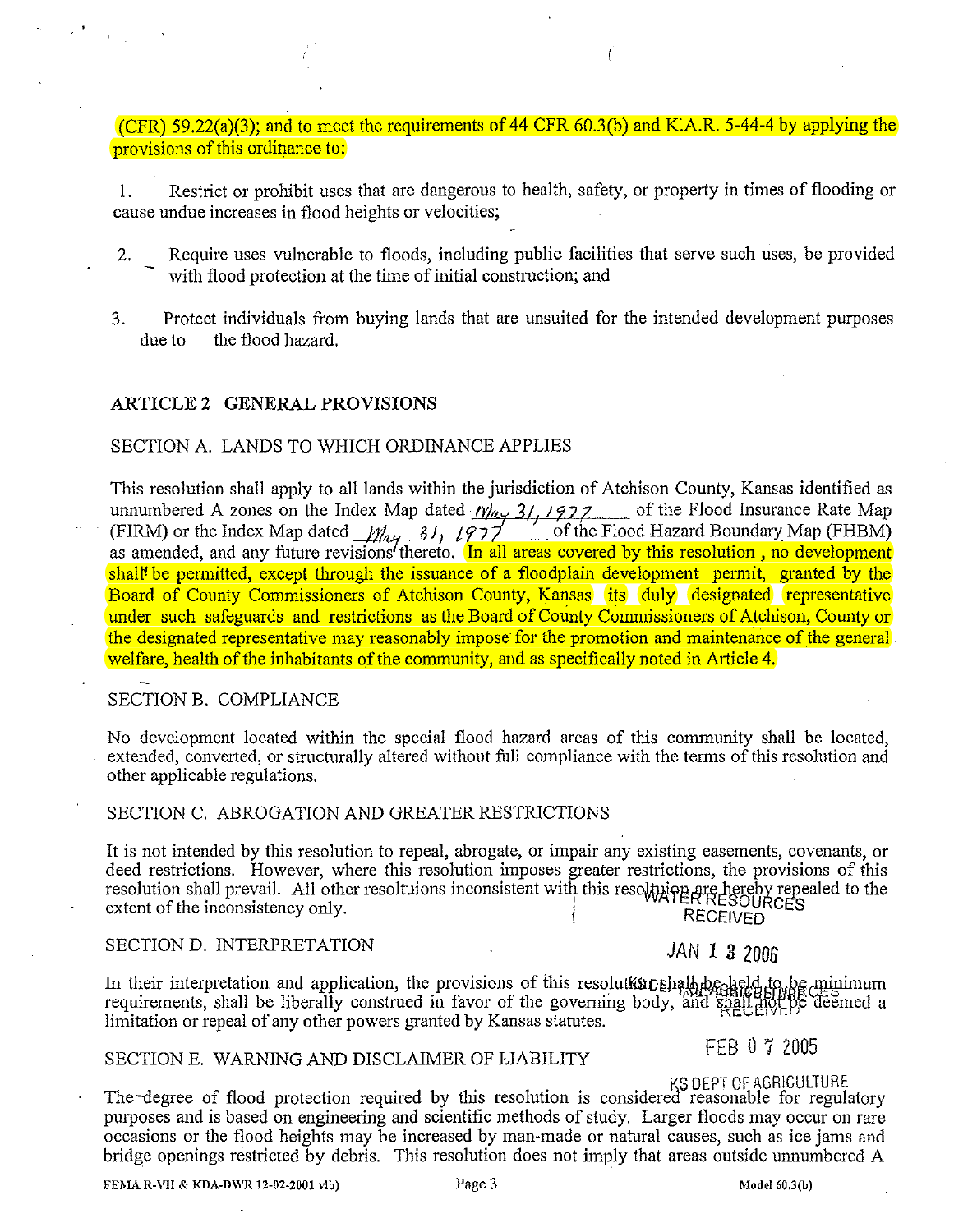zones or land uses permitted within such areas will be free from flooding or flood damage. This resolution shall not create a liability on the part of Atchison County, any officer or employee thereof, for any flood damages that may result from reliance on this resolution or any administrative decision lawfully made there under.

#### SECTION F. SEVERABILITY

If any section; clause; provision; or portion of this resolution is adjudged unconstitutional or invalid by a court of appropriate jurisdiction, the remainder of this resolution shall not be affected thereby.

# **ARTICLE 3 ADMINISTRATION**

#### SECTION A. FLOODPLAIN DEVELOPMENT PERMIT

A floodplain development perniit shall be required for all proposed construction or other development, including the placement of manufactured homes, in the areas described in Article 2, Section A. No person, firm, corporation, or unit of government shall initiate any development or substantialimprovement or cause the same to be done without first obtaining a separate floodplain development permit for each structure or other development.

SECTION B. DESIGNATION OF FLOODPLAIN ADMINISTRATOR

The Director of Emergency Preparedness is hereby appointed to administer and implement the provisions of this resolution as the Floodplain Administrator. . .

### SECTION C. DUTIES AND RESPONSIBILITIES OF FLOODPLAIN ADMINISTRATOR

Duties of the Floodplain Administrator shall include, but not be limited to:

- 1. Review of all applications for floodplain development permits to assure that sites are reasonably safe from flooding and that the floodplain development permit requirements of this resolution have been satisfied;
- 2. Review of all applications for floodplain development permits for proposed development to assure that all necessary permits have been obtained from Federal, State, or local governmental agencies from which prior approval is required by Federal, State, or local law;
- 3. Review all subdivision proposals and other proposed new development, including manufactured home parks or subdivisions, to determine whether such proposals will be reasonably safe from flooding; · . R RESOURCES . · ..·· • · . RECEIVED
	- . 4. Issue floodplain 1eve!opment permits for all approved applications; JAN **1** *8* <sup>2006</sup>

Notify adjacent communities and the Division of Water Resour&P,FRansa&neggartnent of Agriculture, prior to any alteration or relocation of a watercourse, and submit evidence of such •. notification to the Federal Emergency Management Agency (FEMA); WATER RESOURCES notification to the Federal Emergency Management Agency (FEMA); WATER RESOURN<br>RECEIVED

FEB 0 7 2005

Ą

5. .-.-,.

FEMAR-VII & KDA-DWR 12-02-2001 vlb) Page 4 REMAR-VII & KS DEP $\mathcal{R}_{\text{B}}$  Remark  $\mathcal{R}_{\text{B}}$  (if  $\mathcal{R}_{\text{B}}$ )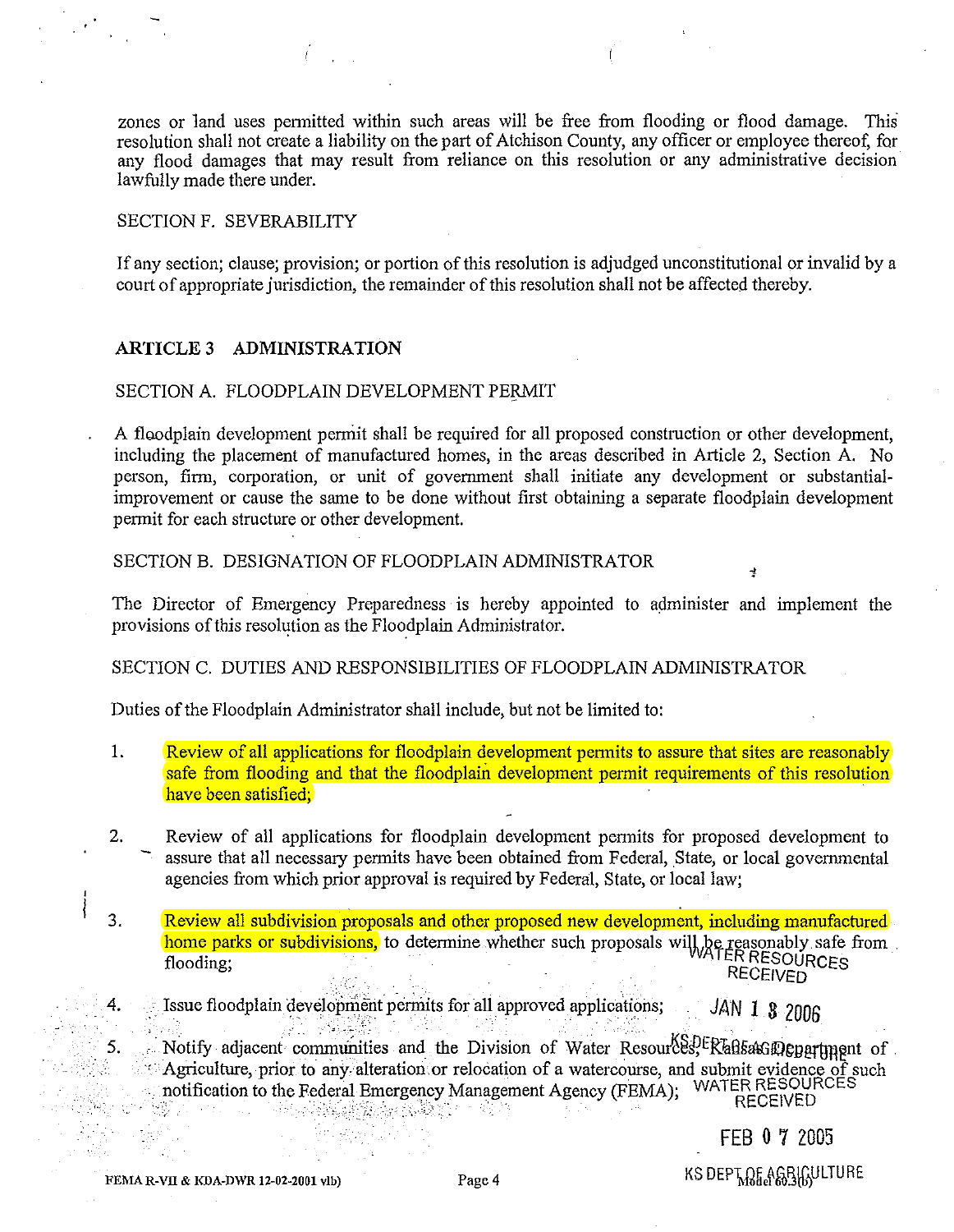- 6. Assure that the flood-carrying capacity is not diminished and shall be maintained within the altered or relocated portion of any watercourse; and
- 7. \_ Verify and maintain a record of the actual elevation (in relation to mean sea level) of the lowest floor (including basement) of all new or substantially improved structures;
- 8. Verify and maintain a record of the actual elevation (in relation to mean sea level) that the new or substantially improved non-residential structures have been floodproofed; and
- 9. When floodproofing techniques are utilized for a particular non-residential structure, the Floodplain Administrator shall require certification from a registered professional engineer or architect.

# SECTION D. APPLICATION FOR FLOODPLAIN DEVELOPMENT PERMIT

To obtain a floodplain development permit, the applicant shall first file an application in writing on a form furnished for that purpose. Every floodplain development permit application shall:

- 1. Describe the land on which the proposed work is to be done by lot, block and tract, house and street address, or similar description that will readily identify and specifically locate the proposed building or work;
- 2. Identify and describe the work to be covered by the floodplain development permit;
- 3. Indicate the use or occupancy for which the proposed work is intended;
- 4. Indicate the assessed value of the structure and the fair market value of the improvement;
- 5. Identify the existing base flood elevation and the elevation of the proposed development;
- 6. Give such other information as reasonably may be required by the Floodplain Administrator;
- 7. Be accompanied by plans and specifications for proposed construction; and
- 8. Be signed by the permittee or his authorized agent who may be required to submit evidence to indicate such authority.

WATER RESOURCES **iRECEIVED** 

### **ARTICLE 4 PROVISIONS FOR FLOOD HAZARD REDUCTION**

FEB 0 7 2005 KS DEPT OF AGRICULTURE

# SECTION A. GENERAL STANDARDS

- 1. No permit for floodplain development shall be granted for new construction, substantial- · improvements, and other improvements, including the placement of manufactured homes, within any unnumbered A zone unless the conditions of this section are satisfied.
- 2. All areas identified as unnumbered A zones on the Flood Insurance Rate Map (FIRM) or Flood Hazard Boundary Map (FHBM) are subject to inundation of the 1 00-year flood; however, the base **VVATEF RESOURC**

RECEIVED

JAN **1** 3 2006

Model 60.3(b)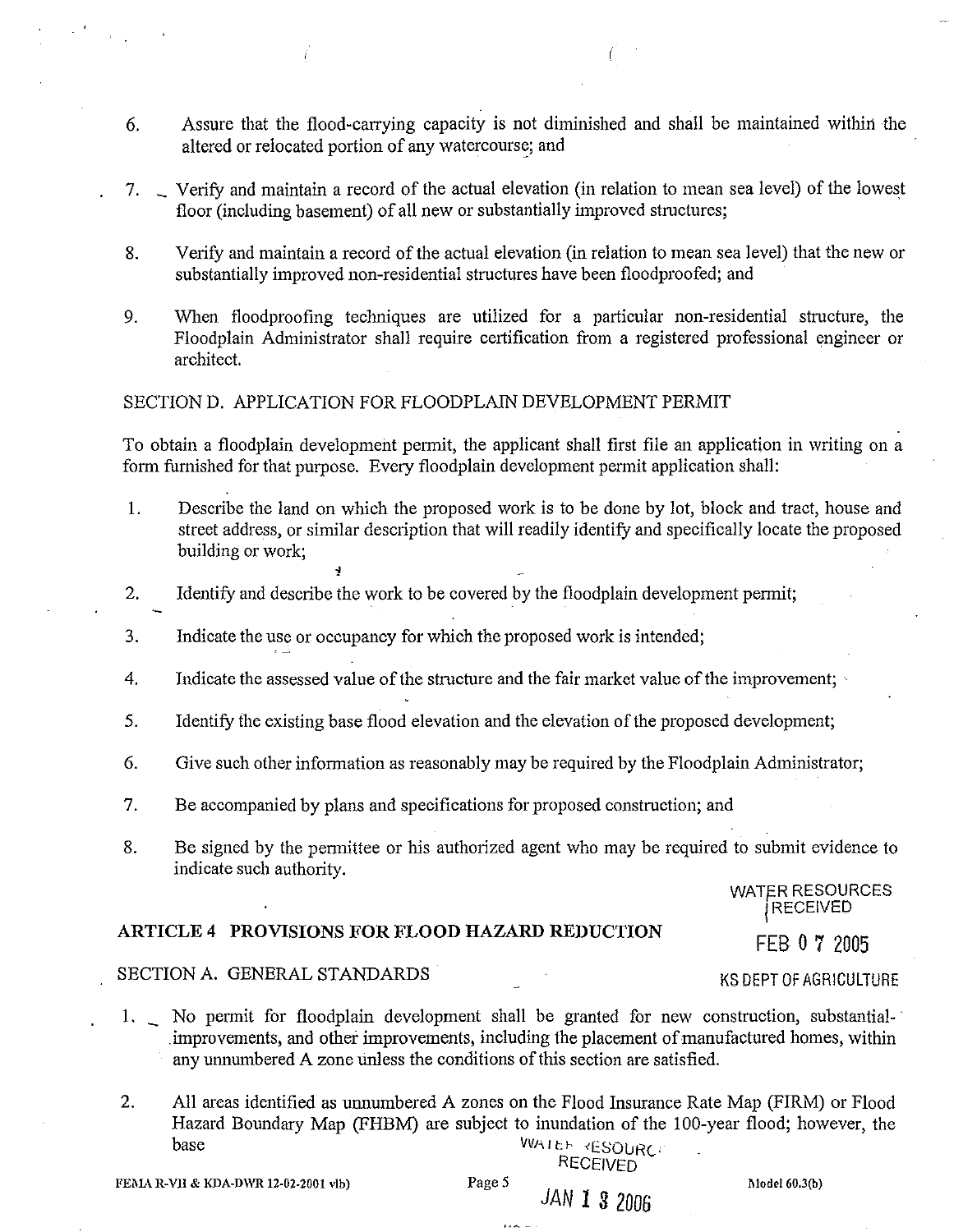flood elevation is not provided. Development within unnumbered A zones is subject to all provisions of this resolution. If Flood Insurance Study data is not available, the community shall obtain, review, and reasonably utilize any base flood elevation or floodway data currently available from federal state or other sources.

- 3. All new construction, subdivision proposals, substantial-improvements, prefabricated buildings, placement of manufactured homes, and other developments shall require:
	- a. Design or adequate anchorage to prevent flotation, collapse, or lateral movement of the structure resulting from hydrodynamic and hydrostatic loads, including the effects of buoyancy;
	- b. Construction with materials resistant to flood damage;
	- c. Utilization of methods and practices that minimize flood damages;
	- d. All electrical, heating, ventilation, plumbing, air-conditioning equipment, and other service facilities be designed and/or located so as to prevent water from entering or accumulating within the components during conditions of flooding;

e. New or replacement water supply systems and/or sanitary sewage systems be designed to minimize or eljminate infiltration of flood waters into the systems and discharges from the systems into flood waters, and on-site waste disposal systems be located so as to avoid impairment or contamination; and

- f. Subdivision proposals and other proposed new development, including manufactured home parks or subdivisions, located within special flood hazard areas are required to assure that:
	- (1) All such proposals are consistent with the need to minimize flood damage;
	- (2) All public utilities and facilities, such as sewer, gas, electrical, and water systems are located and constructed to minimize or eliminate flood damage;
	- (3) Adequate drainage is provided so as to reduce exposure to flood hazards; and
	- ( 4) All proposals for development, including proposals for manufactured home parks and subdivisions, of five (5) acres or fifty (50) lots, whichever is lesser, include within such proposals base flood elevation data.
- 4., *Storage, Material, and Equipment*  ' '
	- a. The storage or processing of materials within the special flood hazard area that are in time of flooding buoyant, flammable, explosive, or could be injurious to human, animal; or plant life is prohibited.
	- b. Storage of other material or equipment may be allowed if not subject to major damage by floods, if firmly anchored to prevent flotation, or if readily removable from the area within the time available after a flood warning.

WATER RESOURCES RECEIVED

WATER RESOURCES

JAN 1 3 2006

KS DEPT Of AGRiCULTURE  $Model60.3(b)$ 

 $FEB$   $0$   $7$   $2005$ 

FEMA R-VII & KDA-DWR 12-02-2001 vlb)

KS UEPT OF AGRICULTURE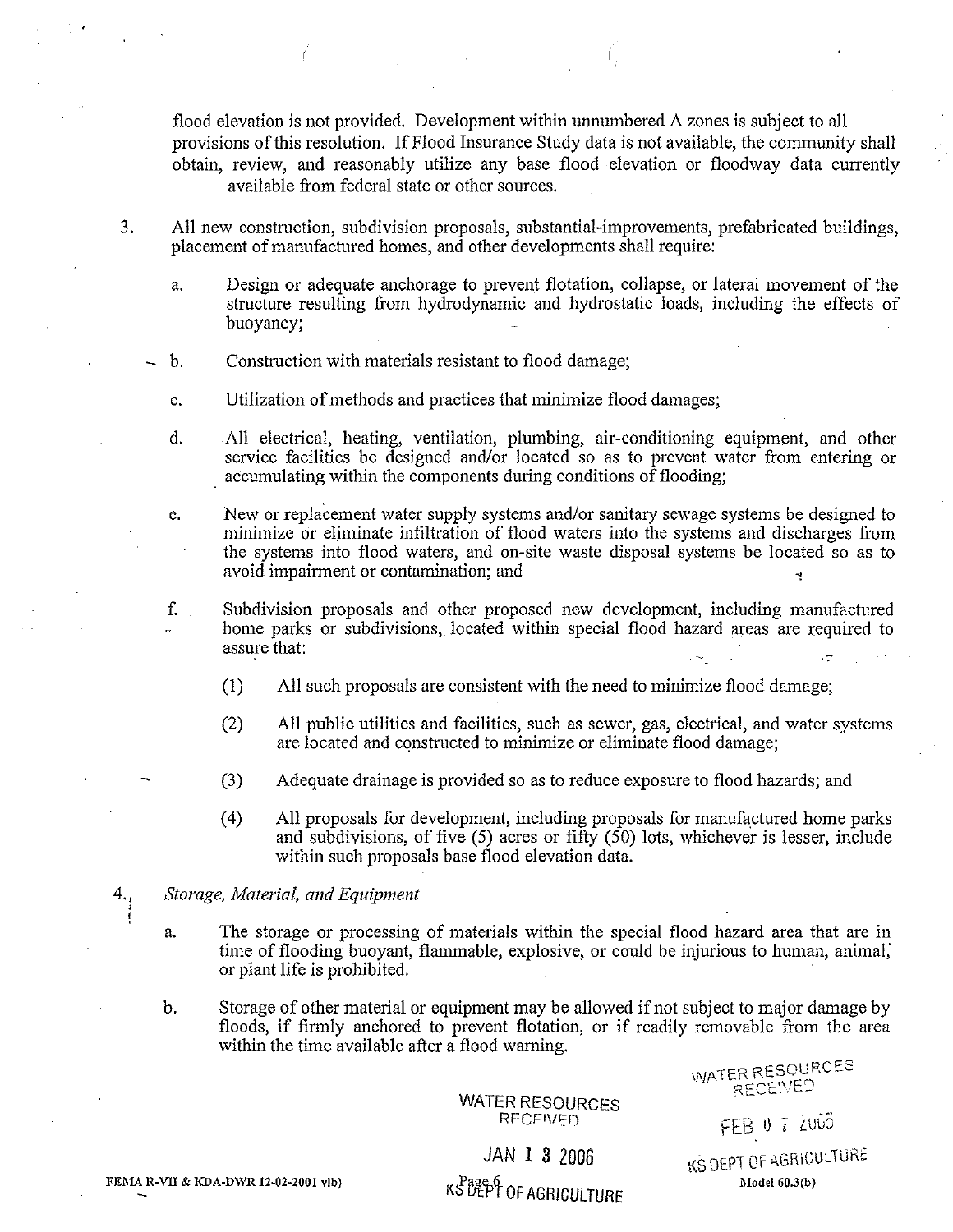#### 5. - *Nonconforming Use*

A structure, or the use of a structure or premises that was lawful before the passage or amendment of the resolution, but which is not in conformity with the provisions of this resolution, may be continued subject to the following conditions:

- a. If such structure, use, or utility service is discontinued for six months consecutive months, any future use of the building shall conform to this resolution.
- b. If any nonconforming use or structure is destroyed by any means, including flood, it shall not be reconstructed if the cost is more than fifty (50) percent of the pre-damaged market value of the structure. This limitation does not include the cost of any alteration to comply with existing state or local health, sanitary, building, safety codes, regulations or the cost of any alteration of a structure listed on the National Register of Historic Places, the State Inventory of Historic Places, or local inventory of historic places upon determination.

#### SECTION B. SPECIFIC STANDARDS

- 1. In all areas of special flood hazard, once base flood elevation data is obtained, as set forth in  $\sim$  Article 4, Section A(2), the following provisions are required:
	- a. Residential Construction

New construction or substantial-improvement of any residential structure, including manufactured homes, shall have· the lowest floor, including basement, elevated to a minimum of one (1) foot above base flood level. The elevation of the lowest floor shall be certified by a licensed land surveyor.

#### b. *Non-Residential Construction*

New construction or substantial-improvement of any commercial, industrial, or other non-residential structure, including manufactured homes, shall have the lowest floor, including basement, elevated a minimum of one (1) foot above the base flood level or, together with attendant utility and sanitary facilities, be floodproofed so that below the base flood level the structure is watertight with walls substantially impermeable to the passage of water and with structural components having the capability of resisting hydrostatic and hydrodynamic loads and effects of buoyancy. A registered professional engineer or architect shall certify that the standards of this subsection are satisfied. The elevation of the lowest floor shall be certified by a licensed land surveyor.  $\cdot$  Such certification shall be provided to the Floodplain Administrator as *kt* forth in Article 3, Section C  $(7)(8)(9)$ .

Require for all new construction and substantial-improvements, that fully enclosed areas below lowest floor used solely for parking of vehicles, building access, or storage in an area, other than cas basements and that are subject to flooding, shall be designed to automatically equalize hydrostatic flood forces on exterior walls by allowing for the entry and exit of floodwaters. Designs for meeting this requirement must either be certified by a registered professional engineer or architect or meet or exceed the following minimum cntena: : \_... · ··· WATER RESOU . . , .. • .··· ·-·.·. . . ·.. . RECEIVED

c.

WATER RESOURCES

FEB 0 7 2005

FEMA R-VII & KDA-DWR 12-02-2001 vlb)  $\frac{Page'AN}{N}$  *l* 8 2006  $\frac{KSDE}{N}$  OF AGIQHC601361RE

liS DEPT OF AGRif'lll r•·~-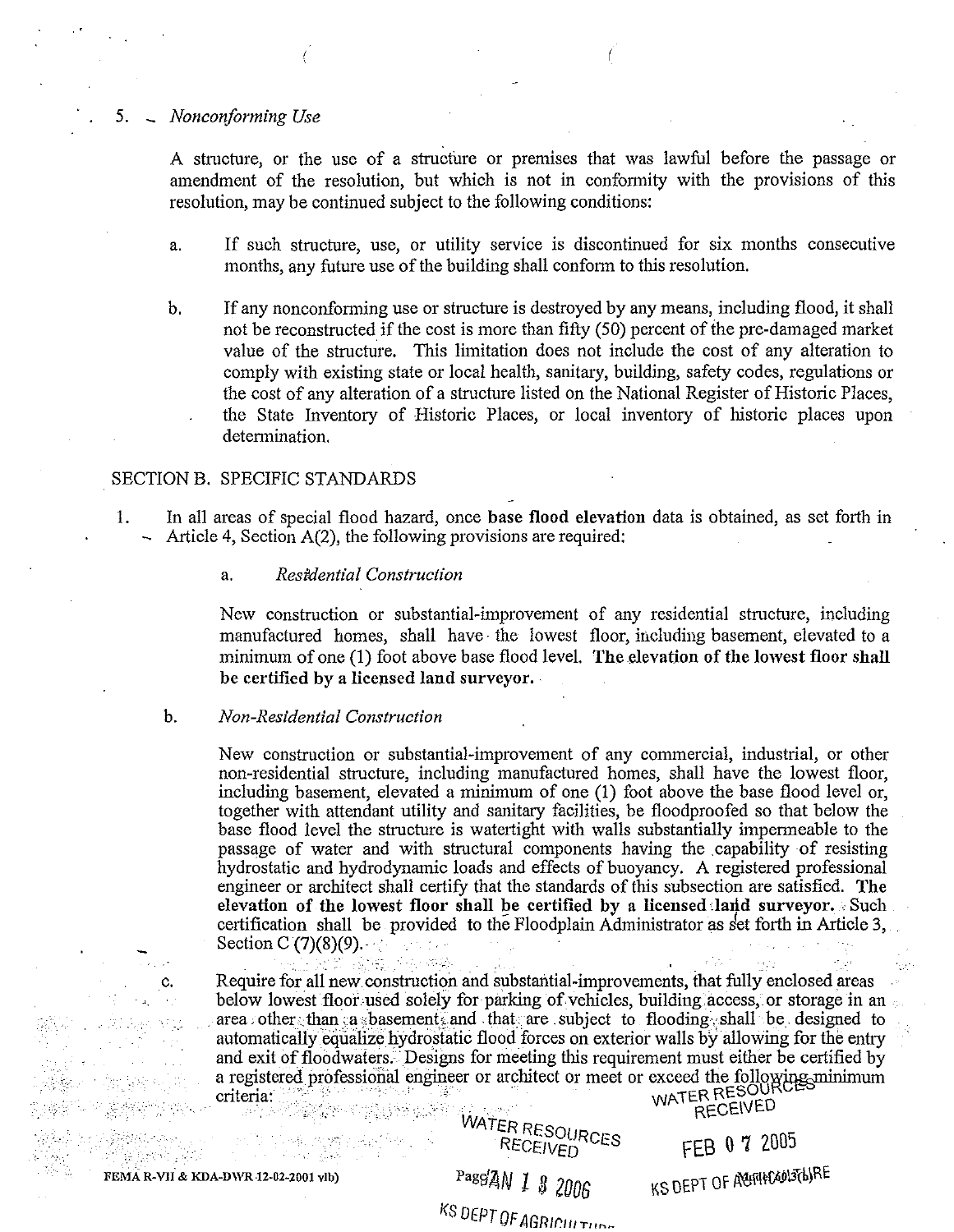**(1)** A minimum oftwo(2) openings having a total net area of not less than one (1) square inch for every square foot of enclosed area subject to flooding shall be provided; and

- (2) The bottom of all opening shall be no higher than one (1) foot above grade. Openings may be equipped with screens, louvers, valves, or other coverings or devices provided that they permit the automatic entry and exit of floodwaters.
- 2. In all areas of special flood hazard, once **floodway** data is obtained, as set forth in Article 4, Section A(2), the following provisions are required:
	- a. The designated floodway shall be based on the standard that the area chosen for the floodway must be designed to carry the waters of the base flood, without increasing the water surface elevation more than one (1) foot at any point; and

b. The community shall prohibit any encroachments, including fill, new construction, substantial-improvements, and other development within the designated regulatory floodway unless it has been demonstrated through hydrologic and hydraulic analyses performed in accordance with standard engineering practice that the proposed encroachment would not result in any increase in flood levels within the community during the occurrence of the base flood discharge.

# SECTION C. MANUFACTURED HOMES

- 1. All manufactured homes to be placed within special flood hazard areas shall be required to be  $\therefore$  installed using methods and practices that minimize flood-damage. For the purposes of this requirement, manufactured homes must be elevated and anchored to resist flotation, collapse, or lateral movement. Methods of anchoring may include, but are not limited to, use of over-the-top or frame ties to ground anchors.
- 2. \_ Require manufactured homes that are placed or substantially improved within unnumbered A zones on the community's FIRM or FHBM on sites:
	- a. Outside of a manufactured home park or subdivision;
	- b. In a new manufactured home park or subdivision;
	- c. In an expansion to an existing manufactured home park or subdivision; or
	- d. In an existing manufactured home park or subdivision on which a manufactured home has incurred "substantial-damage" as the result of a flood, be elevated on a permanent foundation such that the lowest floor of the manufactured home is elevated to a minimum of one (1) foot above the base flood level and be securely attached to an adequately anchored foundation system to resist flotation, collapse, and lateral movement. The elevation of the lowest floor shall be certified by a licensed land surveyor.

Require that manufactured homes to be placed or substantially improved on sites in an existing manufactured home park or subdivision within unnumbered A zones on the community's FIRM or FHBM, that are not subject to the provisions of Article 4, Section C(2) of this resolution, be

elevated so that either: .· .. . . WATE . . WATER CE\VED WATER RESOURCES<br>RECEIVED<br>RECEIVED

3.

Ko DEPT OF AGRICULTIJRE

Readers 2 2005<br>Readers 2 3 2006 FEMAR-VII & KDA-DWR 12-02-2001 vlb) Redee Redee Redee Redeem Provided at the Model of 1.9 Model of 1.9 Model of  $\frac{1}{2}$  ÷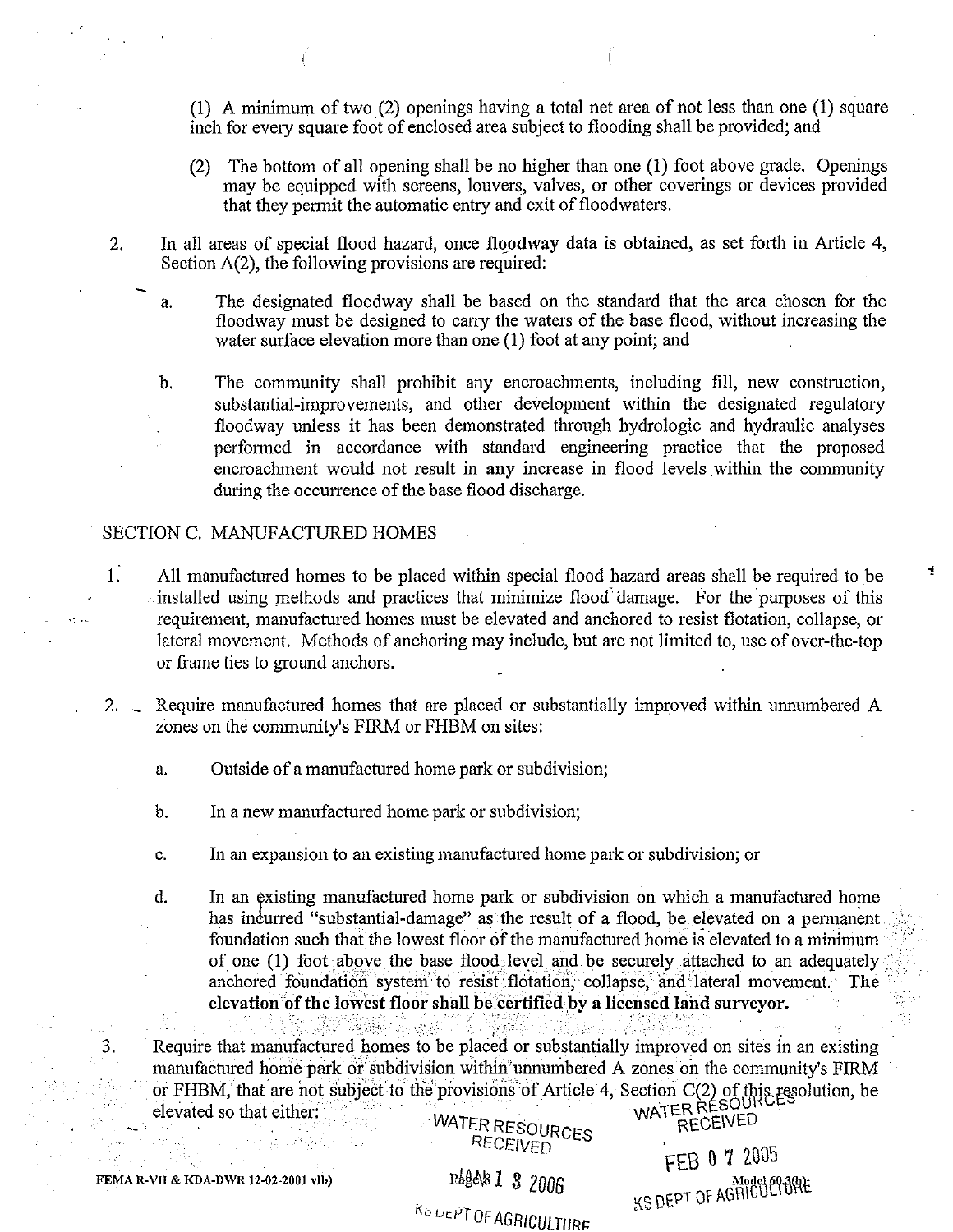- a: The lowest floor of the manufactured home is. a minimum of one (1) foot above the base flood level; or
- b. The manufactured home chassis is supported by reinforced piers or other foundation elements of at least equivalent strength that are no less than thirty-six (36) inches in height above grade and be securely attached to an adequately anchored foundation system to resist flotation, collapse, and lateral movement. The elevation of the lowest floor shall be certified by a licensed land surveyor.

#### SECTION D. RECREATIONAL VEHICLES

Require that recreational vehicles placed on sites within unnumbered A zones on the community's FIRM or FHBM either:

- 1. Be on the site for fewer than 180 consecutive days, *or*
- 2. Be fully licensed and ready for highway use\*; *or*
- 3. Meet the permitting, elevating, and the anchoring requirements for manufactured homes of this resolution.
- <sup>~</sup>\*A recreational vehicle is ready for highway use if it is on its wheels or jacking system, is attached to the site only by quick-disconnect type utilities and security devices, and has no permanently attached additions.

#### ARTICLE 5 FLOODPLAIN MANAGEMENT VARIANCE PROCEDURES

# SECTION A. ESTABLISHMENT OF APPEAL BOARD

The Atchison County Appeal Board, as established by Atchison County, Kansas shall hear and decide appeals and requests for variances from the floodplain management requirements of this resolution.

#### SECTION B. RESPONSIBILITY OF APPEAL BOARD

Where an application for a floodplain development permit is denied by the Floodplain Administrator, the applicant may apply for such floodplain development permit directly to the Appeal Board, as: defined in Article 5, Section A. u godi

The Appeal Board shall hear and decide appeals when it is alleged that there is an error in any requirement, decision, or determination made by, the Floodplain: Administrator in the enforcement or administration of this resolution:> · · · · ··· ' · · · ·· · · ..

> WATER RESOURCES **RECEIVED**

FEMA R-VII & KDA-DWR 12-02-2001 vlb)

ulini

. *. :\_:··* 

*JM91 8 zoo6*  KS UEPT OF AGRICULTURE WATER RESOURCES RECEIVED

FEB 0 7 2005

KS DEPT Of AGRICULIURE  $Model60.3(b)$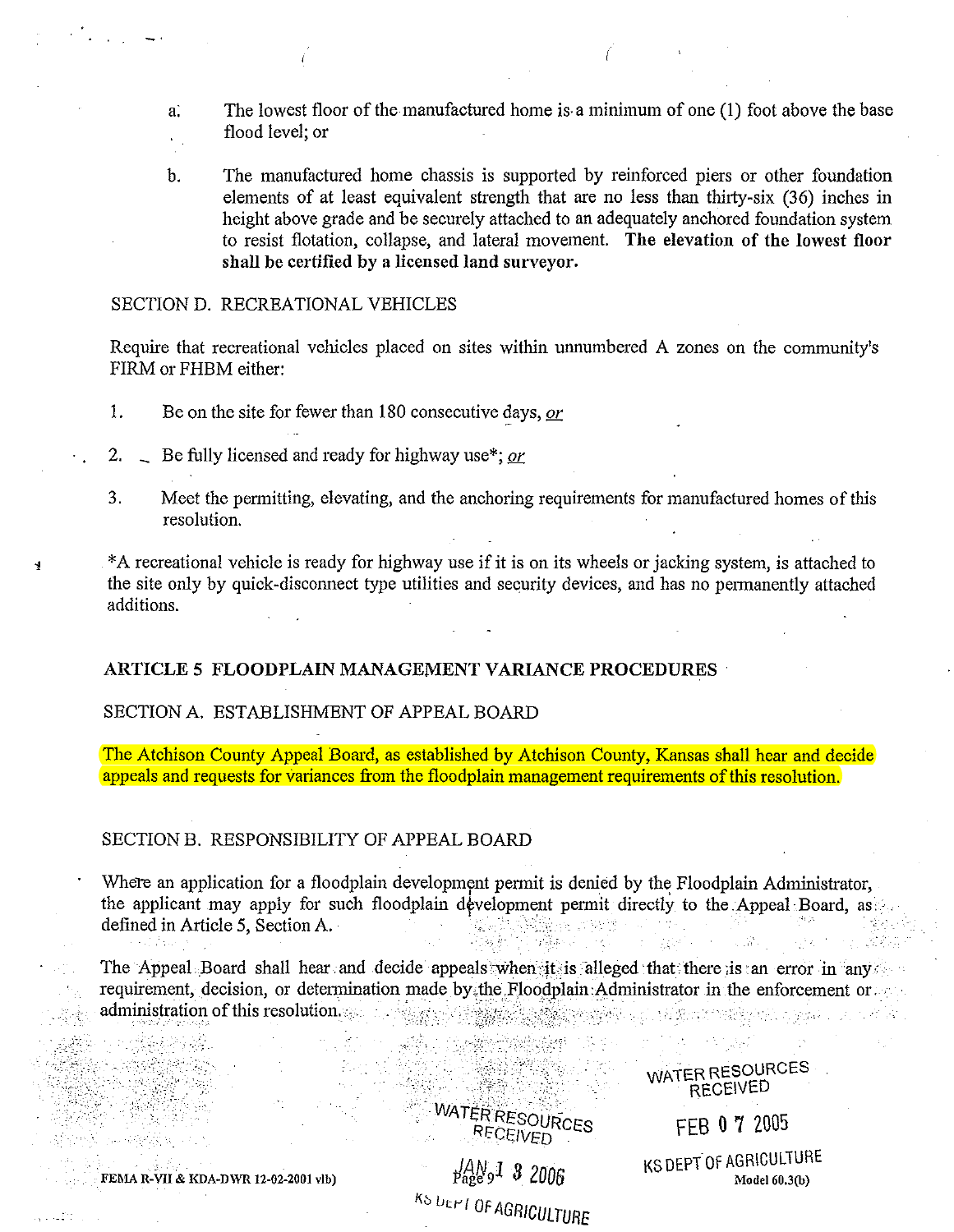# SECTION C. FURTHER APPEALS

Any person aggrieved by the decision of the Appeal Board or any taxpayer may appeal such decision to the District Court of the County as provided in K.S.A, 12-759 and 12-760.

#### SECTION D. FLOODPLAIN MANAGEMENT VARIANCE CRITERIA

In passing upon such applications for variances, the Appeal Board shall consider all technical data and evaluations, all relevant factors, standards specified in other sections of this resolution, and the following criteria:

1. Danger to life and property due to flood damage;

 $-258.85$ 

1970 San

- 2. Danger that materials may be swept onto other lands to the injury of others;
- 3. Susceptibility of the proposed facility and its contents to flood damage and the effect of such damage on the individual owner;

.,

- 4. Importance of the services provided by the proposed facility to the community;
- 5. Necessity to the facility of a waterfront location, where applicable;
- 6. Availability of alternative locations, not subject to flood damage, for the proposed use;
- 7. Compatibility of the proposed use with existing and anticipated development;
- 8. Relationship of the proposed use to the comprehensive plan and floodplain management program for that area;
- 9. Safety of access to the property in times of flood for ordinary and emergency vehicles;
- 10. Expected heights, velocity, duration, rate of rise and sediment transport of the flood waters, if applicable, expected at the site; and,
- 11. Costs of providing governmental · services duting and after flood conditions including maintenance and repair of public utilities and facilities such as sewer, gas, electrical, and water systems; streets; and bridges.

SECTION E. CONDITIONS FOR APPROVING FLOODPLAIN MANAGEMENT VARIANCES "~::

1. Generally, variances may be issued for new construction and substantial-improvements to be erected on a lot of one-half acre or less in size contiguous to and surrounded by lots with existing structures constructed below the base flood level, providing items two  $(2)$  through six  $(6)$  below ·· have been fully considered. As the lot size increases beyond the one-half acre, the technical . justification required for issuing the variance increases.  $MATER RESOUP$ <br> $NATER RESEUPED$ : ..• :··:·. ·.· .. • ; .· ... WI\ . RECENEO

WATER RESOURCES FEB 0 7 2005

KS DEPT OF AGRICULTURE FEMA R-VII & KDA-DWR 12-02-2001 vlb} 15~'2 *8 2006* Modcl60.3(b)

K:, UtPJ OF AGRir.Ju *Til* or-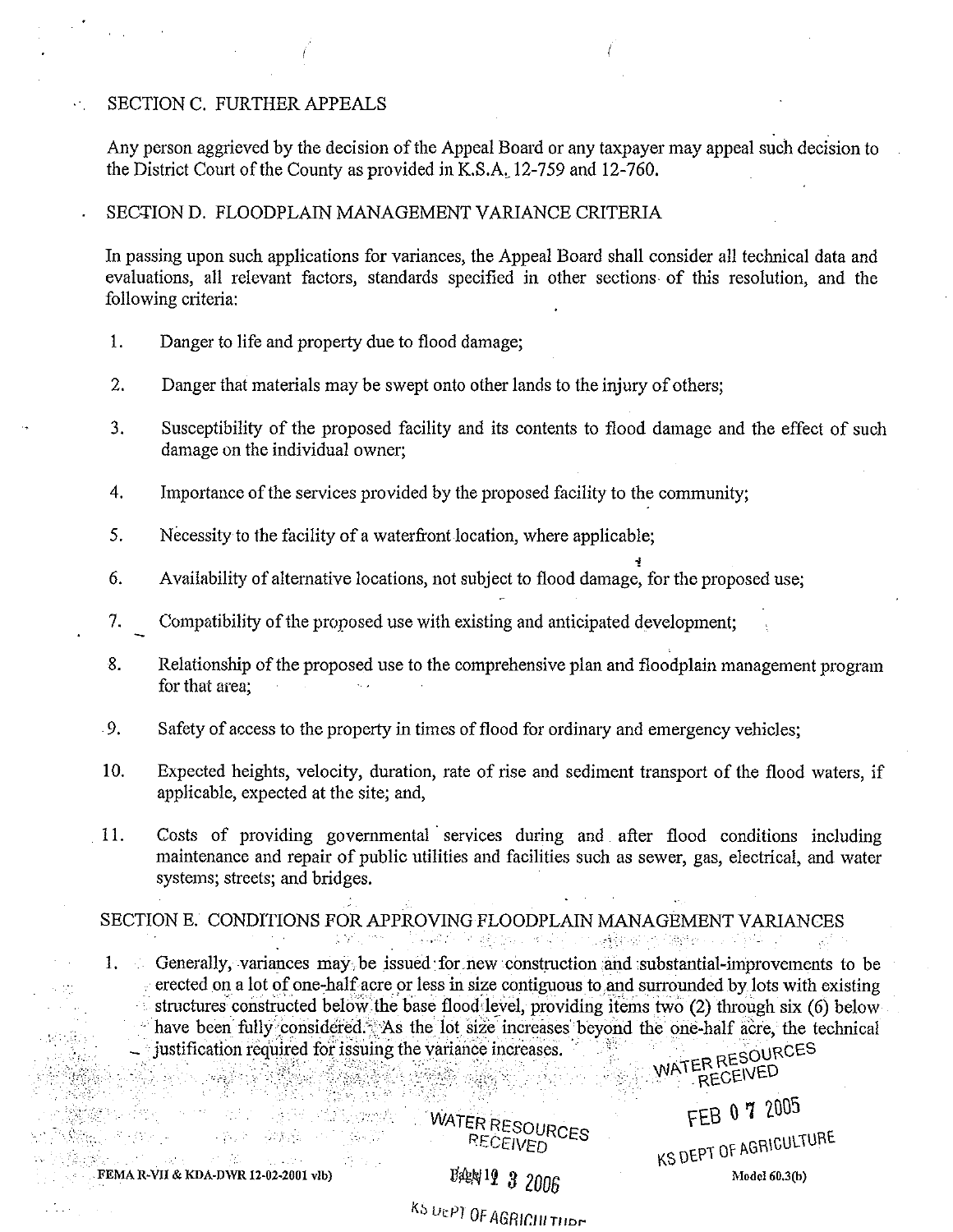2. Variances may be issued for the reconstruction, rehabilitation, or restoration of structures listed on the National Register of Historic Places, the State Inventory of Historic Places, or local inventory of

historic places upon determination, provided the proposed activity will not preclude the structure's continued historic designation.

- 3. Variances shall not be issued within any designated floodway if any increase in flood levels during the base flood discharge would result.
- 4. Variances shall only be issued upon a determination that the variance is the minimum necessary, considering the flood hazard, to afford relief.
- 5. Variances shall only be issued upon: (a) showing of good and sufficient cause, (b) determination that failure to grant the variance would result in exceptional hardship to the applicant, and (c) determination that the granting of a variance will not result in increased flood heights, additional threats to public safety, extraordinary public expense, create nuisances, cause fraud on or victimization of the public, or conflict with existing local laws or resolution.
- 6. A community shall notifY the applicant in writing over the signature of a community official that: (a) the issuance of a variance to construct a structure below base flood level will result in increased premium rates for flood insurance up to amounts as high as \$25.00 for \$100.00 of insurance cqverage and (b) such construction below the base flood level increases risks to life and property. Such notification shall be maintained with the record of all variance actions as required by this resolution.··

# **ARTICLE** *6* **PENALTIES FOR VIOLATION**

Violation of the provisions of this resolution or failure to comply with any of its requirements (including violations of conditions and safeguards established in connection with granting of variances) shall constitute a misdemeanor. Any person who violates this resolution or fails to comply with any of its requirements shall, upon conviction thereof, be fined not more than \$500, and in addition, shall pay all costs and expenses involved in the case. Each day such violation continues shall be considered a separate offense. Nothing herein contained shall prevent the Atchison County or other appropriate authority from taking such other lawful action as is necessary to prevent or remedy any violation.

#### **ARTICLE 7 AMENDMENTS**

The regulations, restrictions, and boundaries set forth in this resolution may from time to time be amended, supplemented, changed, or appealed to reflect any and all changes in the National Flood Disaster Protection Act of 1973, provided, however, that no such action may be taken until after a public hearing in relation thereto, at which parties of interest and citizens shall have an opportunity to be heard. Notice of the time and place of such hearing shall be published in a newspaper of general circulation in the Atchison County.' At least twenty (20) days shall elapse between the date of this publication and the public hearing. A copy of such amendments will be provided to the FEMA Region VII office. The regulations of this ordinance are in compliance with the NFIP regulations. regulations of this ordinance are in compliance with the NFIP regulations.<br>WATER RESOURCESS WATER PERSONS

WATER RESOURCES

KS UEPT OF AGRICULTIIRE

. ' *PECE/\Jf.[l* FEB **0** 7 '2.005 FED . FED W. FED<br>Model 603(b) TURE Read Model 603(b) TURE Read Model 603(b) TURE KENIL PINE Model 603(b) TURE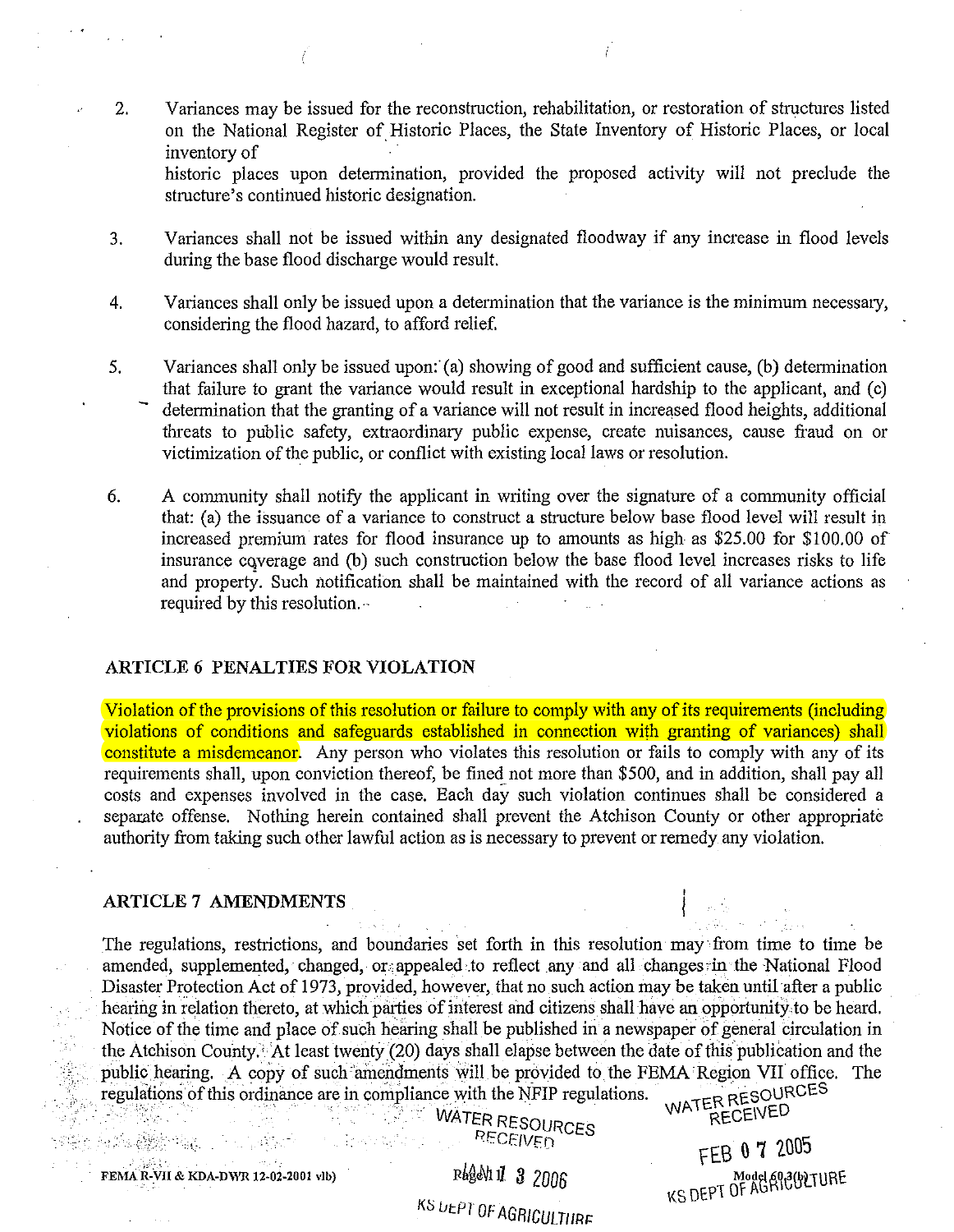# **ARTICLE 8 DEFINITIONS**

Unless specifically defined below, words or phrases used in this resolution shall be interpreted so as to give them the same meaning they have in common usage and to give this resolution its most reasonable application.

"100-year Flood" see "base flood."

"Accessory Structure" means the same as "appurtenant structure."

"Actuarial Rates" see "risk premium rates."

"Administrator" means the Federal Insurance Administrator.

"Agency" means the Federal Emergency Management Agency (FEMA).

"Appeal" means a request for review of the Floodplain Administrator's interpretation of any provision of this resloution or a request for a variance.

"Appurtenant Structure" means a structure that is on the same parcel of property as the principle structure to be insured and the use of which is incidental to the use of the principal structure.

"Area of Special Flood Hazard" is the land in the floodplain within a community subject to a one percent or greater chance of flooding in any given year.

"Base Flood" means the flood having a one percent chance of being equaled or exceeded in any given year.

"Basement" means any area of the building having its floor subgrade (below ground level) on all sides.

"Building" see "structure."

"Chief Engineer" means the chief engineer of the division of water resources, Kansas Department Of Agriculture.

"Chief Executive Officer" or "Chief Elected Official" means the official of the community who is charged with the authority to implement and administer laws, ordinances, and regulations for that community;

"Community" means any State or area or political subdivision thereof, which has authority to adopt and enforce floodplain management regulations for the areas within its jurisdiction.

"Development" means any man-made change to improved or unimproved real estate, including but not limited to buildings or other structures, levees, levee systems, mining, dredging, filling, grading, paving, excavation or drilling operations, or storage of equipment or materials. 孫知ら

"Elevated Building" means for insurance purposes, a non-basement building which has its lowest elevated floor raised above ground level by foundation walls, shear walls, Eposits, pilings, or columns. **RECEIVED** 

FEMA R-VII & KDA-DWR 12-02-2001 vlb)

JPage 123 2006

FEB 0 7 2005

KS DEPT OF AGRICIATIONE

# KS UEPT OF AGRICULTURE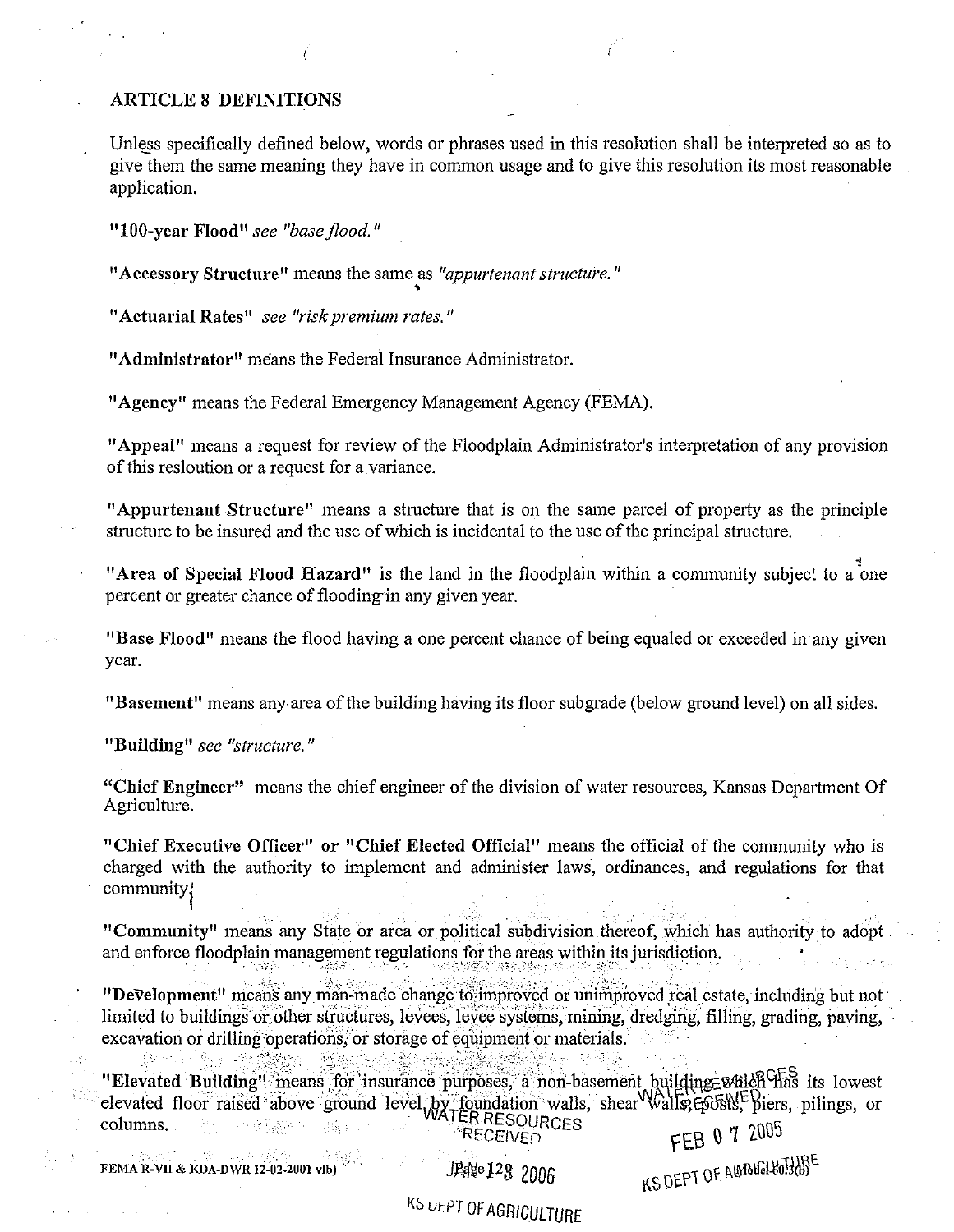"Eligible Community" or "Participating Community" means a community for which the Administrator has authorized the sale of flood insurance under the National Flood Insurance Program (NFIP).

"Existing Construction" means for the purposes of determining rates, structures for which the *"start of construction"* commenced before the effective date of the FIRM or before January 1, 1975, for FIRMs effective before that date. *"existing construction"* may also be referred to as *"existing structures."* 

"Existing Manufactured Home Park or Subdivision" means a manufactured home park or subdivision for which the construction of facilities for servicing the lots on which the manufactured homes are to be affixed (including, at a minimum, the installation of utilities, the construction of streets, and either final site grading or the pouring of concrete pads) is completed before the effective date of the floodplain management regulations adopted by a community.

"Expansion to an Existing Manufactured Home Park or Subdivision" means the preparation of additional sites by the construction of facilities for servicing the lots on which the manufactured homes are to be affixed (including the installation of utilities, the construction of streets, and either final site grading or the pouring of concrete pads).

"Flood" or "Flooding" means a general and temporary condition of partial or complete inundation of normally dry land areas from: (1) the overflow *of* inland waters; (2) the unusual and rapid accumulation or runoff of surface waters from any source; and (3) the collapse or subsidence of land along the shore of a lake or other body of water as a result of erosion or undermining caused by waves or currents of water exceeding anticipated cyclical levels or suddenly caused by an unusually high water level in a natural body of water, accompanied by a severe storm, or by an unanticipated force of nature, such as flash flood, or by some similarly unusual and unforeseeable event which results in flooding as defined above in item (I).

"Flood Hazard Boundary Map (FHBM)" means an official map of a community, issued by the Administrator, where the boundaries of the flood areas having special flood hazards have been designated as (unnumbered or numbered) A zones.

"Flood Hazard Map" means the document adopted by the governing body showing the limits of: (1) the floodplain; (2) the floodway; (3) streets; (4) stream channel; and (5) other geographic features.

"Flood Insurance Rate Map (FIRM)" means an official map of a community, on which the Administrator has delineated both the special flood hazard areas and the risk premium zones applicable to the community.

"Flood Insurance Study (FIS)" means an examination, evaluation and detennination of flood hazards and, if appropriate, corresponding water surface elevations.

"Floodplain" or "Flood-prone Area" means any land area susceptible to being inundated by water from any source *(see "flooding")*.

"Floodplain Management" means the operation of an overall program of corrective and preventive measures for reducing flood damage, including but not limited to emergency preparedness plans, flood control works, and floodplain management regulations? FR RESOURCES control works, and floodplain management regulations FER RESOURCES RECEIVED<br>FEMATE PRECEIVED RECEIVED RECEIVED RECEIVED RECEIVED RECEIVED

FEMAR-VII & KDA-DWR 12-02-2001 vlb) Page  $^{13}$  JAN 1 3 2006  $-$  KS DEPT OF AGRICULTURE KS DEPT OF AGRICIUTILE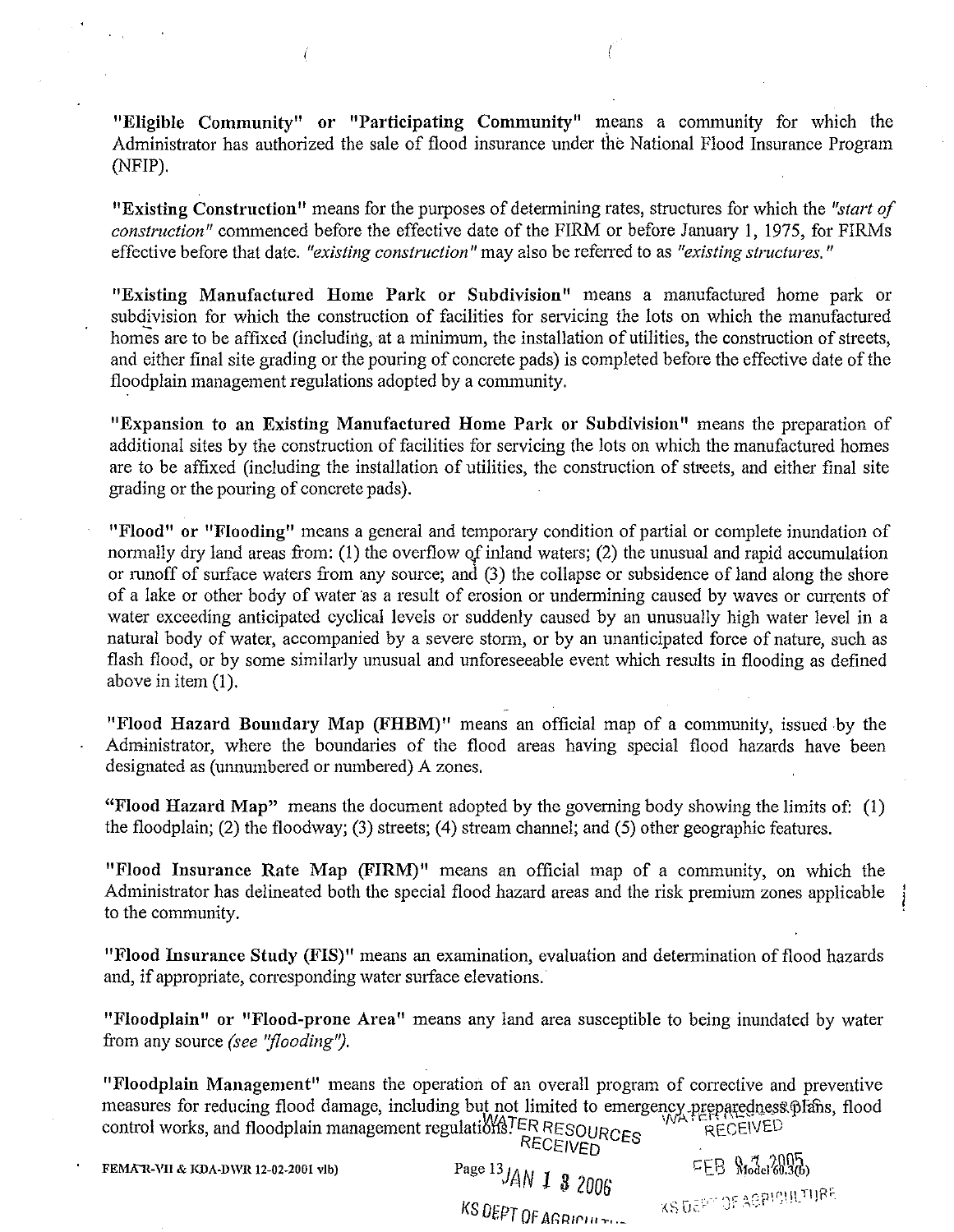"Floodplain Management Regulations" means zoning ordinances, subdivision regulations, building . codes, health regulations, special purpose ordinances (such as floodplain and grading ordinances) and other applications of police power. The term describes such state or local regulations, in any combination thereof, that provide standards for the purpose of flood damage prevention and reduction.

"Floodproofing" means any combination of structural and nonstructural additions, changes, or adjustments to structures that reduce or eliminate flood damage to real estate or improved real propetiy, water and sanitary facilities, or structures and their contents.

"Floodway" or "Regulatory Floodway" means the channel of a river or other watercourse and the adjacent land areas that must be reserved in order to discharge the base flood without cumulatively increasing the water surface elevation more than one foot.

"Freeboard" means a factor of safety usually expressed in feet above a flood level for purposes of floodplain management. *"Freeboard"* tends to compensate for the many unknown factors that could contribute to flood heights greater than the height calculated for a selected size flood and floodway conditions, such as bridge openings and the hydrological effect of urbanization of the watershed.

"Functionally Dependent Use" means a use that cannot perform its intended purpose unless it is located or carried out in close proximity to water. This term includes only docking facilities and facilities that are necessary for the loading and unloading of cargo or passengers, but does not include long-term storage or related manufacturing facilities.

"Highest Adjacent Grade" means the highest natural elevation of the ground surface prior to constmction next to the proposed walls of a structure.

"Historic Structure" means any structure that is (a) listed individually in the National Register of Historic Places (a listing maintained by the Department of Interior) or preliminarily determined by the Secretary of the Interior as meeting the requirements for individual listing on the National Register; (b) certified or preliminarily determined by the Secretary of the Interior as contributing to the historical significance of a registered historic district or a district preliminarily determined by the Secretary to qualifY as a registered historic district; (c) individually listed on a state inventory of historic places in states with historic preservation programs which have been approved by the Secretary of the Interior; or (d) individually listed on a local inventory of historic places in communities with historic preservation programs that have been certified either (1) by an approved state program as determined by the Secretary of the Interior or (2) directly by the Secretary of the Interior in states without approved programs.

"Lowest Floor" means the lowest floor of the lowest enclosed area (including basement). An unfimshed or flood-resistant enclosure, usable solely for parking of vehicles, building access, or storage, in an area other than a basement area, is not considered a building's lowest floor, provided that such enclosure is not built so as to render the structure in violation of the applicable floodproofing design requirements of this resolution.

"Manufactured Home" means a structure, transportable in one or more sections, that is built on a permanent chassis and is designed for use with or without a permanent foundation when attached to the required utilities. The term "manufactured home" does not include altrecreational vehicle."

> WATER RESOURCES FEB  $0$  7 2005<br>  $P_{Bge}$  14 2 2006<br>  $JAN$  1 3 2006<br>  $\frac{1}{2}$   $\frac{1}{2}$   $\frac{1}{2}$   $\frac{1}{2}$   $\frac{1}{2}$   $\frac{1}{2}$   $\frac{1}{2}$   $\frac{1}{2}$   $\frac{1}{2}$   $\frac{1}{2}$   $\frac{1}{2}$   $\frac{1}{2}$   $\frac{1}{2}$   $\frac{1}{2}$   $\frac{1}{2}$   $\frac{1$  $JAN$   $1^4$  3 2006

> > KS DEPT OF AGRICILITIIRE

FEMA R-VII & KDA-DWR 12-02-2001 vlb)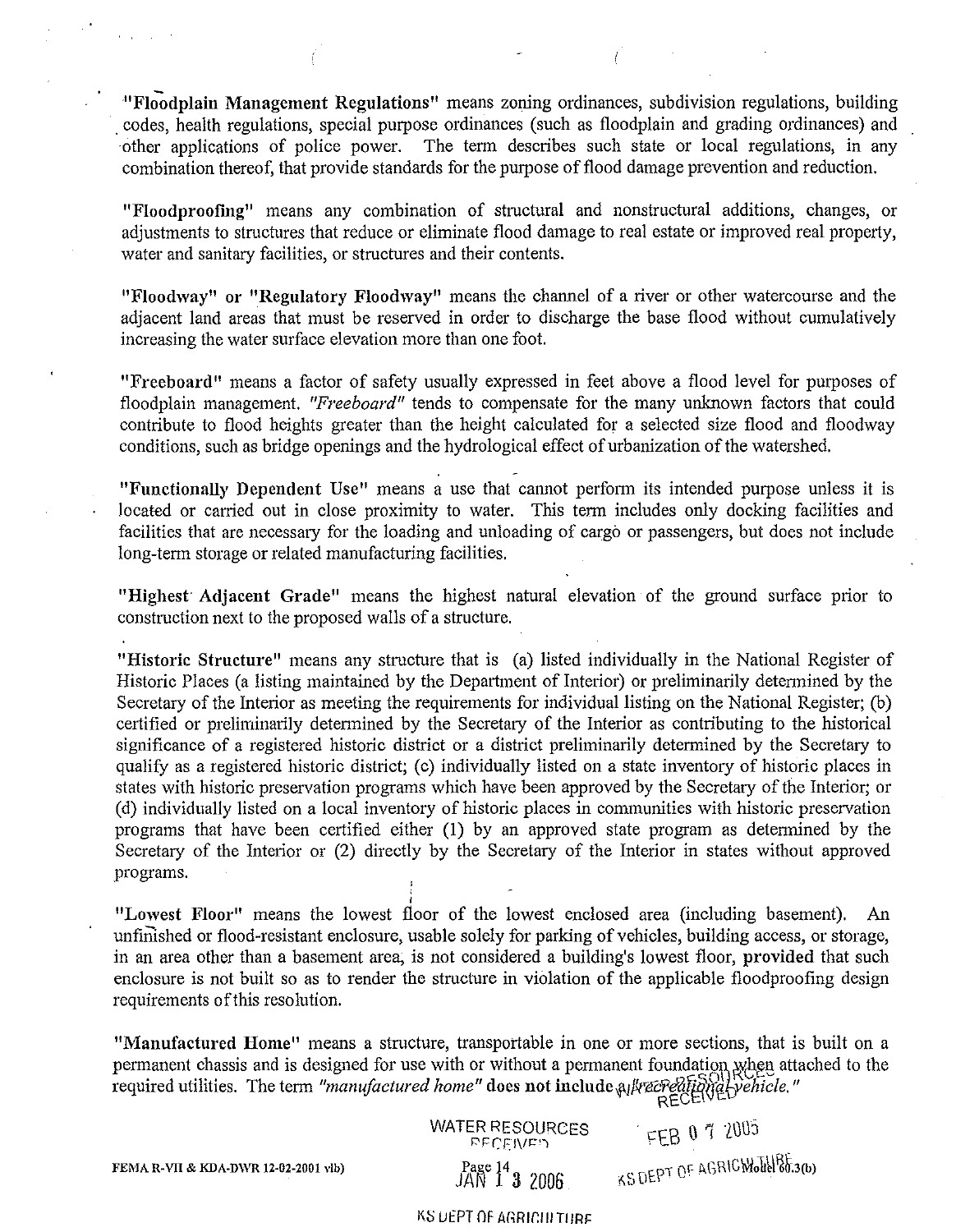. "Manufactured Home Park or Subdivision" means a parcel (or contiguous parcels) of land divided into two or more manufactured home lots for rent or sale. ·

"Map" means the Flood Hazard Boundary Map (FHBM) or the Flood Insurance Rate Map (FIRM) for a community issued by the Federal Emergency Management Agency (FEMA).

"Market Value" or "Fair Market Value" means an estimate of what is fair, economic, just and equitable value under normal local market conditions.

"Mean Sea Level" means, for purposes of the National Flood Insurance Program (NFIP), the National Geodetic Vertical Datum (NGVD) of 1929 or other datum, to which base flood elevations shown on a community's Flood Insurance Rate Map (FIRM) are referenced.

"New Construction" means, for the purposes of determining insurance rates, structures for which the *"start of construction"* commenced on or after the effective date of an initial FIRM or after December 31, 1974, whichever is later, and includes any subsequent improvements to such structures. For floodplain management purposes, *"new construction"* means structures for which the *"start of construction"* commenced on or after the effective date of the floodplain management regulations adopted by a community and includes any subsequent improvements to such structures.

"New Manufactured Home Park or Subdivision" means a manufactured home park or subdivision for which the construction of facilities for servicing the lot on which the manufactured homes are to be affixed (including at a minimum, the installation of utilities, the construction of streets, and either final site grading or the pouring of concrete pads) is completed on or after the effective date of floodplain management regulations adopted by the community.

"(NFIP)" means the National Flood Insurance Program (NFIP).

"Participating Community" also known as an *"eligible community,* "means a community in which the Administrator has authorized the sale of flood insurance.

"Permit" means a signed document from a designated community official authorizing development in a floodplain, including all necessary supporting documentation such as: (1) the site plan; (2) an elevation certificate; and (3) any other necessary or applicable approvals or authorizations from local, state or federal authorities.

"Person" includes any individual or group of individuals, corporation, partnership, association, or any other entity, including Federal, State, and local governments and agencies.

"Principally Above Ground" means that at least 51 percent of the actual cash value of the structure, less land value, is above ground.

"Recreational Vehicle" means a vehicle which is (a) built on a single chassis; (b) 400 square feet or less when measured at the largest horizontal projections; (c) designed to be self-propelled or permanently towable by a light- duty truck; and (d) designed primarily not for use as a permanent dwelling but as temporary living quarters for recreational, camping, travel, or seasonal usecuse ...<br>MATER RESOURCES

**Francisco Control of the CENT RECEIVED** 

FEMA R-VII & KDA-DWR 12-02-2001 vlb)

n alle participe de l'ale.<br>'' - annoyme en memorie de la color de la participe de l'ale de la color de l'ale de l'ale de l'ale de l'ale

Page 15 3 2006

WATER RESOURCES PFCFIVED.

FEB 0 7 2005 KS DEPT OF AMBIE WJURE

KS UEPT OF AGRICULTURE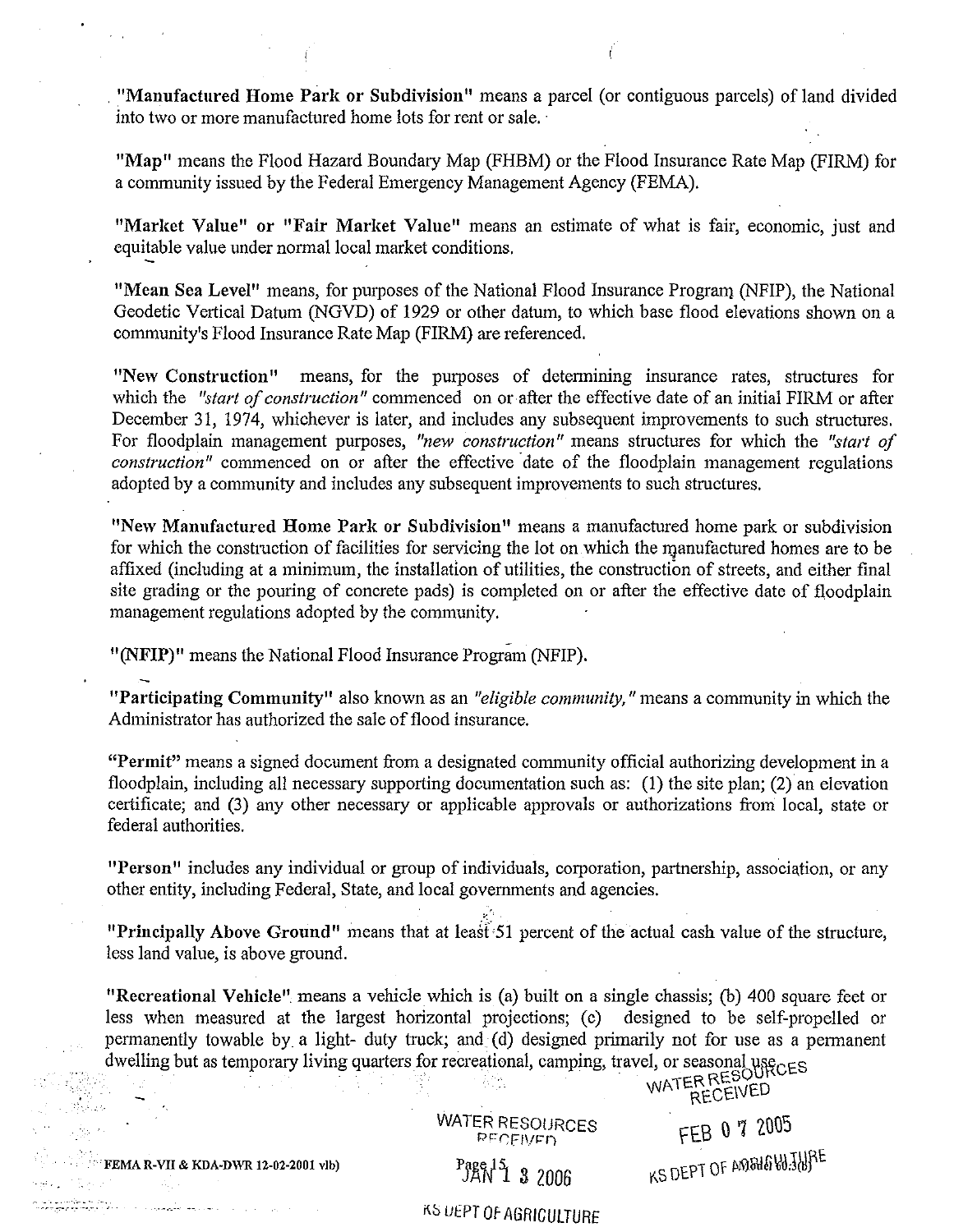"Remedy A Violation" means to bring the structure or other development into compliance with Federal, "State, or local floodplain management regulations; or, if this is not possible, to reduce the impacts of its noncompliance.

"Risk Premium Rates" means those rates established by the Administrator pursuant to individual community studies and investigations which are undertaken to provide flood insurance in accordance with Section 1307 of the National Flood Disaster Protection Act of 1973 and the accepted actuarial principles. *"Risk premium rates"* include provisions for operating costs and allowances.

# "Special Flood Hazard Area" *see "area of special flood hazard."*

"Special Hazard Area" means an area having special flood hazards and shown on a FIRM or FHBM as zones (unnumbered or numbered) A, AO, AE, or AH.

"Start of Construction" includes substantial-improvements, and means the date the building permit was issued, provided the actual start of construction, repair, reconstruction, rehabilitation, addition placement, or other improvements were within 180 days of the permit date. The *actual start* means either the first placement of permanent construction of a structure on a site, such as the pouring of slabs or footings, the installation of piles, the construction of columns, any work beyond the stage of excavation, or the placement of a manufactured home on a foundation. Permanent construction does not include land preparation, such as clearing, grading and filling, the installation of streets and/or walkways, excavation for a basement, footings, piers, foundations, the erection of temporary forms, nor installation on the property of accessory buildings, such as garages or sheds not occupied as dwelling units or not part of the main structure. For a substantial-improvement, the *actual start of construction*  means the first alteration of any wall, ceiling, floor, or other structural part of a building, whether or not that alteration affects the external dimensions of the building.

"State Coordinating Agency" means the Division of Water Resources, Kansas Department of Agriculture, or other office designated by the governor of the state or by state statute at the request of the Administrator to assist in the implementation of the NFIP in the state of Kansas.

"Structure" means, for floodplain management purposes, a walled and roofed building, including a gas or liquid storage tank, that is principally above ground, as well as a manufactured home. *"Structure"* for insurance purposes, means a walled and roofed building, other than a gas or liquid storage tank, that is principally above ground and affixed to a permanent site, as well as a manufactured home on a permanent foundation. For the latter purpose, the term includes a building while in the course of construction, alteration or repair, but does not include building materials or supplies intended for use in such construction, alteration or repair, unless such materials or supp/ies are within an enclosed building on the premises.

"Substantial-Damage" means damage of any origin sustained by a structure whereby the cost of restoring the structure to pre-damaged condition would equal or exceed 50 percent of the market value of the structure before the damage occurred.

"Substantial-Improvement" means any reconstruction, rehabilitation, addition, or other improvement of a structure, the cost of which equals or exceeds 50 percent of the market value of the sjructure before *"start of construction"* of the improvement. This term includes structures  $\mathfrak{M}$  includes incurred *"substantial-damage*," regardless of the actual repair work performed. The term does not, however,<br>include either (1) any project WATER RESOURCES include either (1) any project WATER RESOURCES FEB 17 2005

FEMA R-VII & KDA-DWR 12-02-2001 vlb) Page 16  $\frac{16}{3}$  2006

 $3.5$  DEF<sup>T</sup> OF AGA CONGLESOLED

**KS DEPT OF AGRICILITIIDE**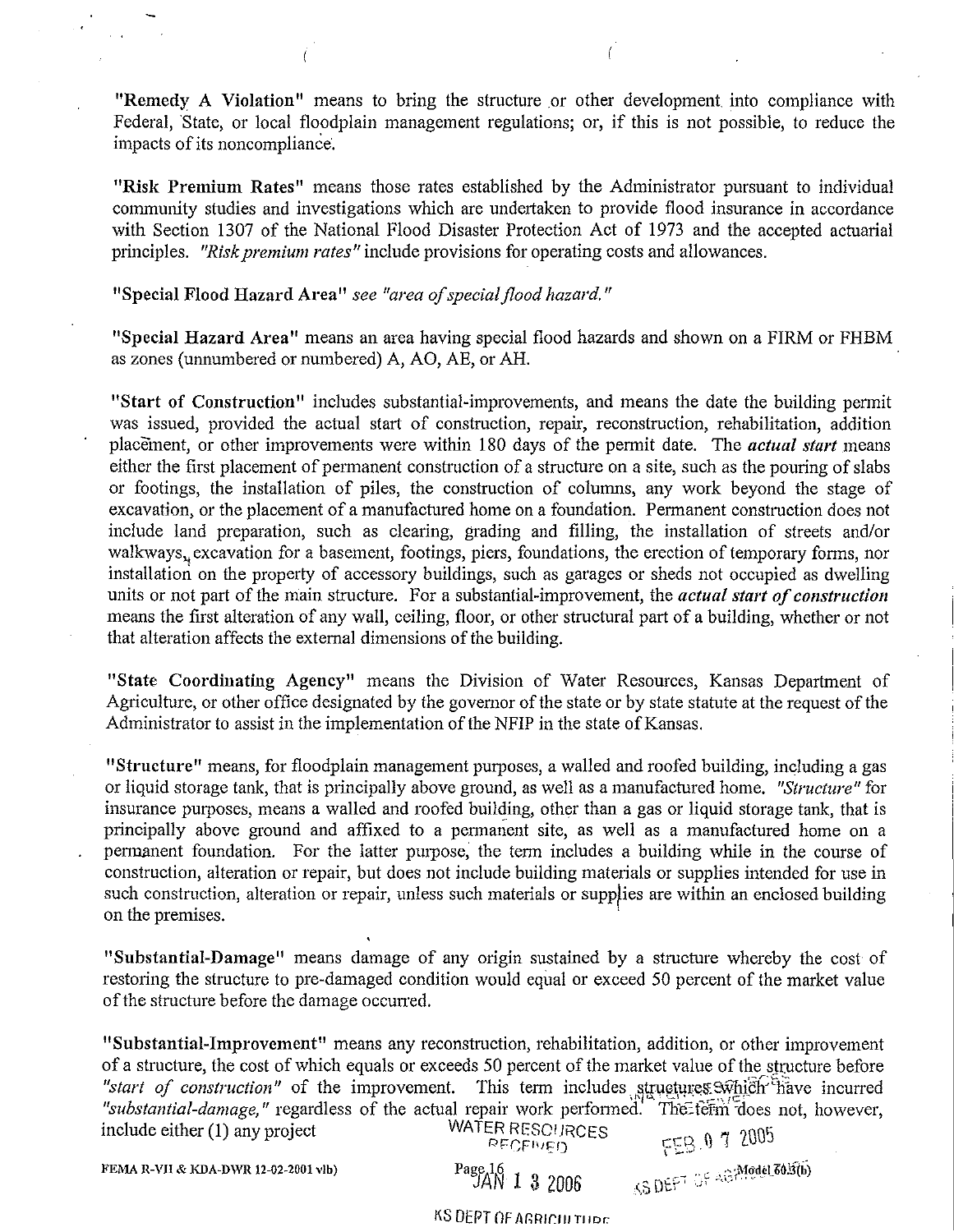for improvement of a structure to correct existing violations of state or local health, sanitary, or safety code specifications that have been identified by the local code enforcement official and which are the minimum necessary to assure safe living conditions, or (2) any alteration of a *"historic structure,"*  provided that the alteration will not preclude the structure's continued designation as a *"historic structure.* "

"Variance" means a grant of relief by the community from the terms of a floodplain management regulation. Flood insurance requirements remain in place for any varied use or structure and cannot be varied by the community.

"Violation" means the failure of a structure or other development to be fully compliant with the community's floodplain management regulations. A structure or other development without the elevation certificate, other certifications, or other evidence of compliance required by this resolution is presumed to be in violation until such time as that documentation is provided.

"Water Surface Elevation" means the height, in relation to the National Geodetic Vertical Datum (NGVD) of 1929 (or other datum where specified) of floods of various magnitudes and frequencies in the floodplain.

WATER RESOURCES<br>PECEN<sub>ED</sub>

WATER RESOURCES RECEIVED

 $\mathbf{I}$ 

FEB 0 7 2005

FEMA R-VII & KDA-DWR 12-02-2001 vlb)